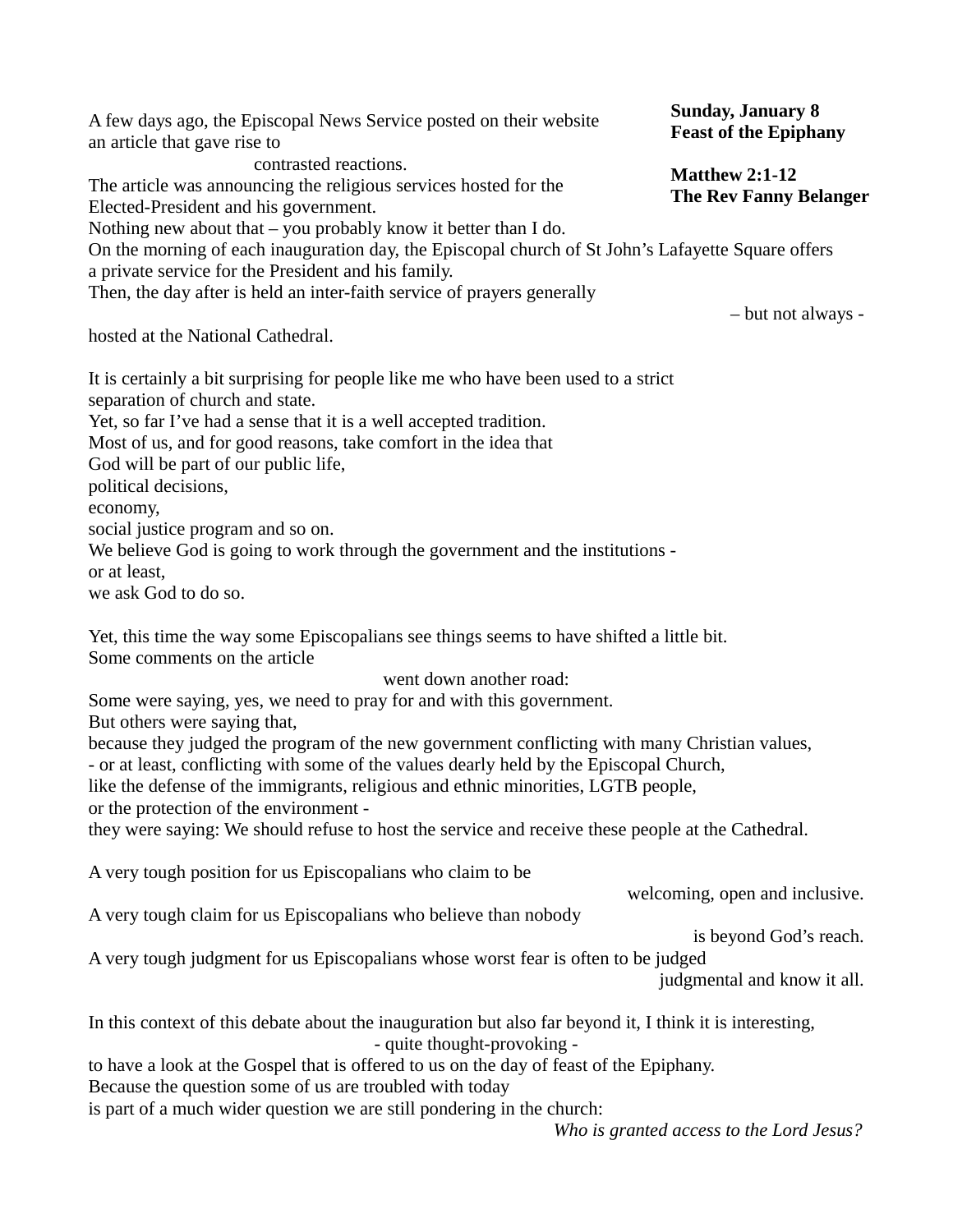The Magis – we love them, don't we? We don't know if they were wise men, scientists,

kings.

the East

The Gospel does not tell us where they came from

And throughout the centuries, our imagination have supplied for this

lack of information.

I had fun this past week re-reading a contemporary novel that was part of my high-school program, where Caspar is the black king of Meroe who after falling in love with a white blonde slave who betrays him sees in the sky the fair-headed comet – and starts to follow it hoping to find a love

that would not fail him.

that would last forever.

Balthazar is the old king of Nippur, who spends his life traveling countries to discover the Arts But who despairs to find a living beauty in the flesh

Melchior is portrayed as the destitute king of Palmyra who seeks to understand among treatises and deceptions, a kingship

that would bring justice to all.

*And so, guess what they find at the end of their journey?*

Yes, we can tell a lot of beautiful spiritual tales, but I think what touches us the most in this story is that All are called to Jesus as they are where they are

called to come worship this child

this king and this God

who is not even theirs – but who is revealed to them all the same in the dark night of the Nativity in the dark night of their ignorance in the dark night of their despair.

I think it all gives us hope – hope that God is reaching out to all and Ttis is how it should be if, as Matthew teaches us, Jesus is *the Emmanuel* God among us.

And yet,

yet our love for the Magis can make us forget that the story is not only about three kings. The story is about four kings. And maybe

- just maybe -

the main character of the story is this fourth king: the one who is named by name, Herod, the one all the readers of Matthew's Gospel know very well about

And this is the story of this man: this man is denied access to the Lord Jesus.

This man is denied access to the Lord Jesus. Take that in. So much for openness, tolerance and inclusion.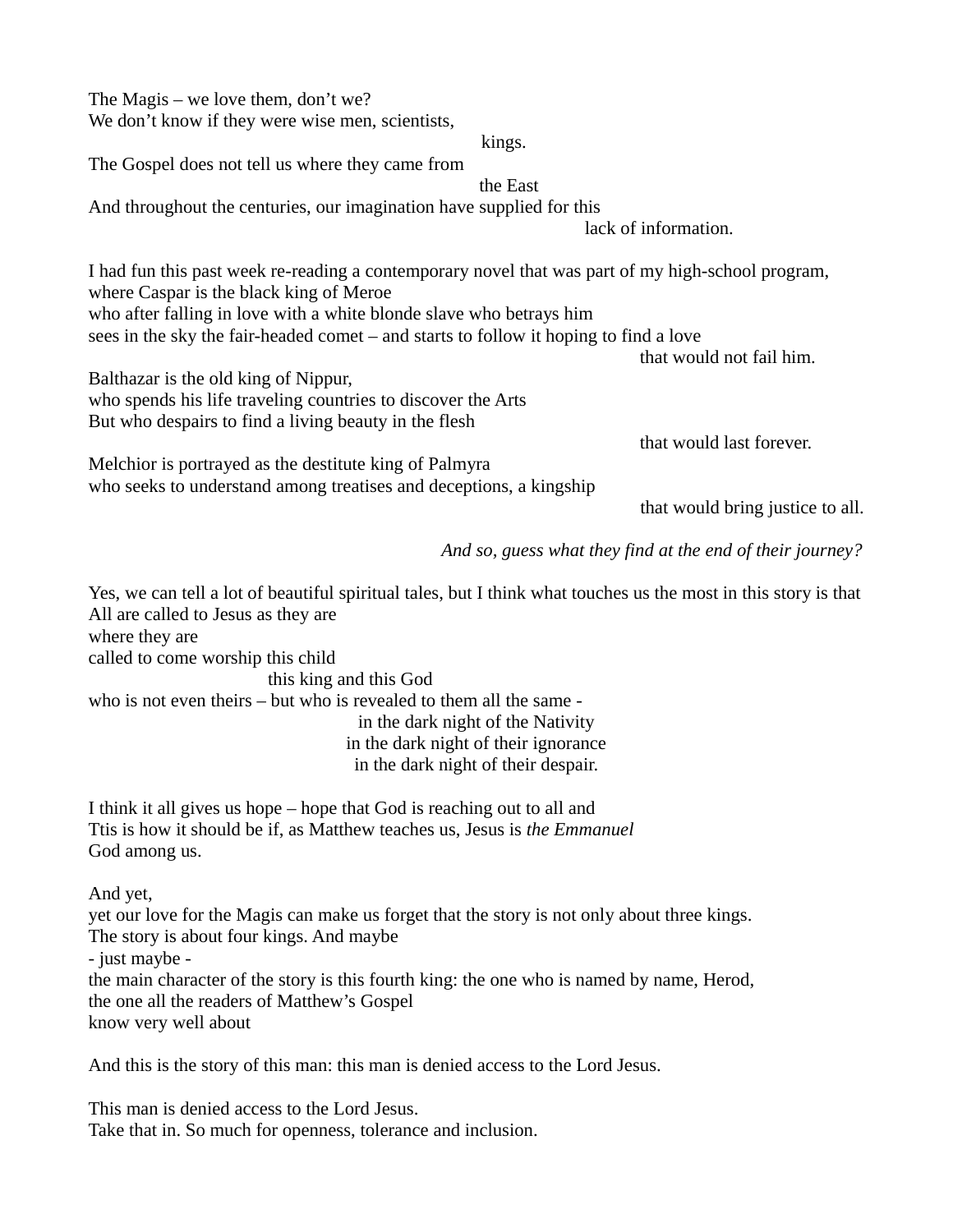Herod is denied access to the Lord Jesus, I think this should make us stop for a while. It should make us stop for a while because

It's not only a human decision, you see, the kings who decide against doing their report,

think different about it, go down another road.

and over

It's the powers of heaven themselves coming to the kings in a dream.

The powers of heaven preventing Herod

to pay homage to Jesus.

If we really stop and ponder it, we may have to acknowledge that

at the creche, it's not because the poor and the foreigners are welcome (The shepherds and the Magis) that it means automatically that anybody is welcome.

Herod was denied access.

And you know I am thinking – Maybe if Herod got a chance to get there -

he would have found the Virgin Mary so pretty, and Joseph so nice and the baby irresistible

He would have taken Jesus into his arms,

and he would probably have thought better of it – Baby Jesus would have melted his heart and Herod would have become a good and loving king.

Or not.

We'll never know because Herod never got there, and in his wrath

and despair

will have killed all the babies in Bethlehem.

I think there is an important message for all of us today,

a message that is the core substance of Advent, of the proclamation of John the Baptist.

A message we seem prompt to forget, as soon as the feast takes over the penitence.

The message is that if the poor are granted access to God,

It does not mean for us that we are entitled.

It does not mean for us that we are entitled.

Where did we get this idea (if not in our sinful hearts)

that if the little ones can enter, there will necessary be room for anybody?

Actually, the Gospel is very clear about whom is granted access to God: Jesus will say it over

Are granted access the little ones again.

And the little ones only.

It's not about social classes (The Magis were kings after all)

But it's about the ones who makes themselves like little ones, those who are repentant.

I know we have issues with repentance.

During our last vacations in France, Xavier and I visited Rocamadour,

a place of pilgrimage from the Middle Ages.

The sanctuary is all built in a rock, and the stairs to get there are so high and straight

I could barely made it on foot – it took me ten minutes to recover when I finally reached the chapel. Well, our guide told us to look how the steps were all curved in, he said if the stone is all eroded it's because pilgrims would climb the stairs

on their knees.

And so I looked back at the stairs, could not help thinking this was the craziest thing.

Yes, we have a different way today to understand penitence

There are too many things in life to wear us out and to bring us down that we would beat ourselves up.